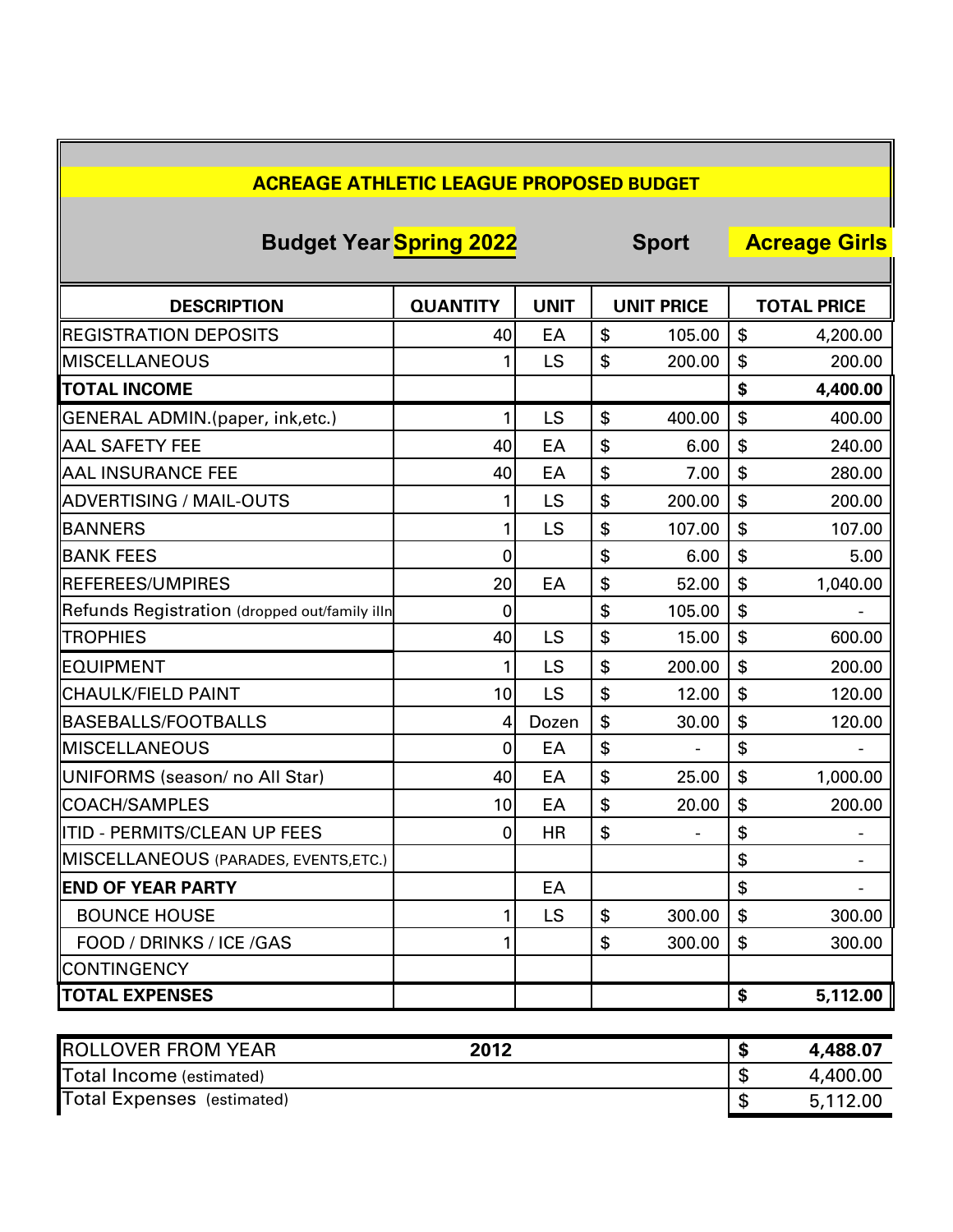| <b>Balance estimated for end of season</b> | $201^{\circ}$<br>13 | - 12 |  |
|--------------------------------------------|---------------------|------|--|
|                                            |                     |      |  |

## **Year to Date Balance**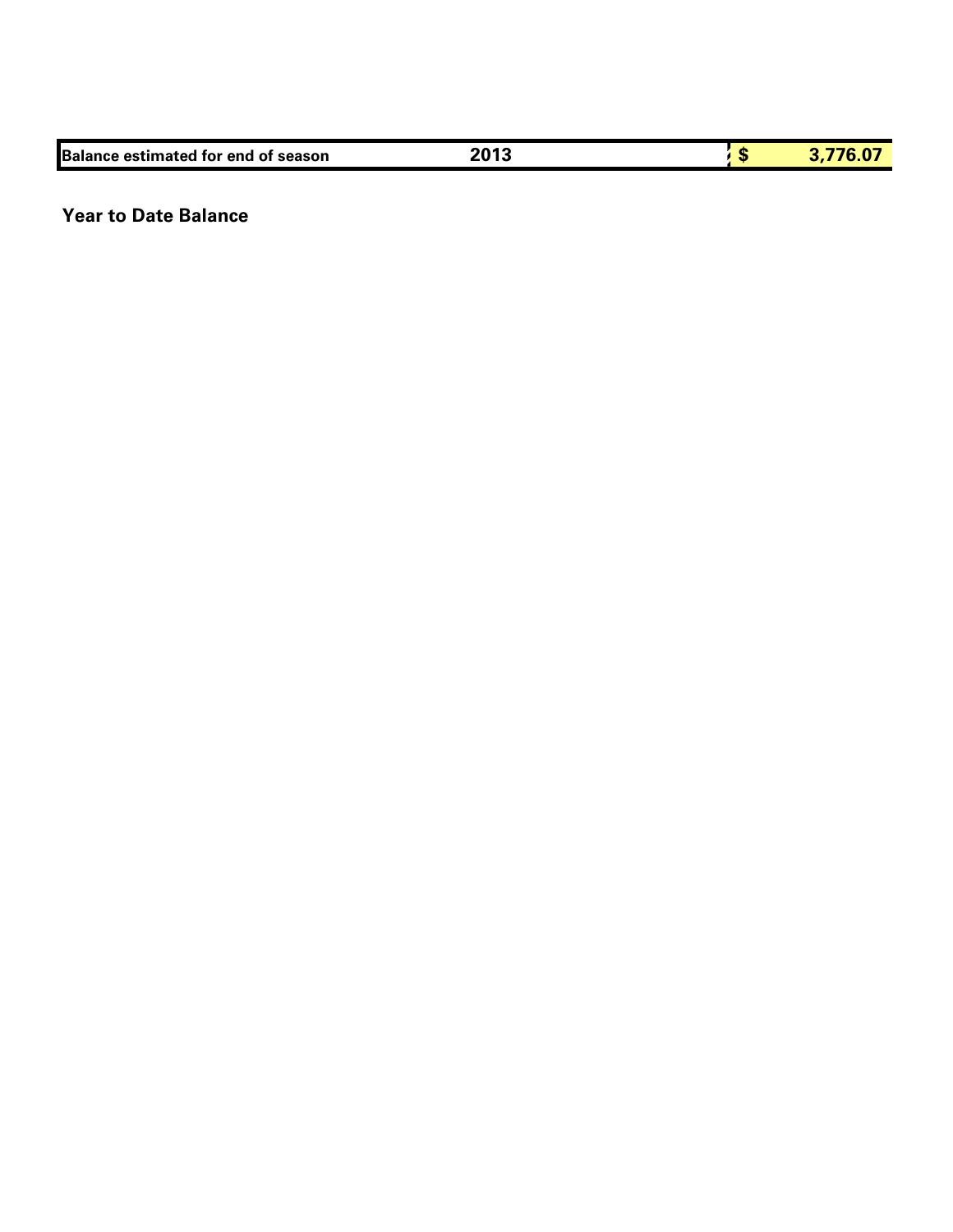| <b>DATE</b>     |
|-----------------|
| 1/30/2022       |
|                 |
| <b>Softball</b> |
|                 |
| <b>ACTUAL</b>   |
| \$0.00          |
| \$0.00          |
| \$0.00          |
| \$0.00          |
| \$0.00          |
| \$0.00          |
| \$0.00          |
| \$0.00          |
| \$0.00          |
| \$0.00          |
| \$0.00          |
| \$0.00          |
| \$0.00          |
| \$0.00          |
| \$0.00          |
| \$0.00          |
| \$0.00          |
| \$0.00          |
| \$0.00          |
| \$0.00          |
| \$0.00          |
|                 |
|                 |
| \$0.00          |
| 6,862.00        |
| \$0.00          |
| \$0.00          |